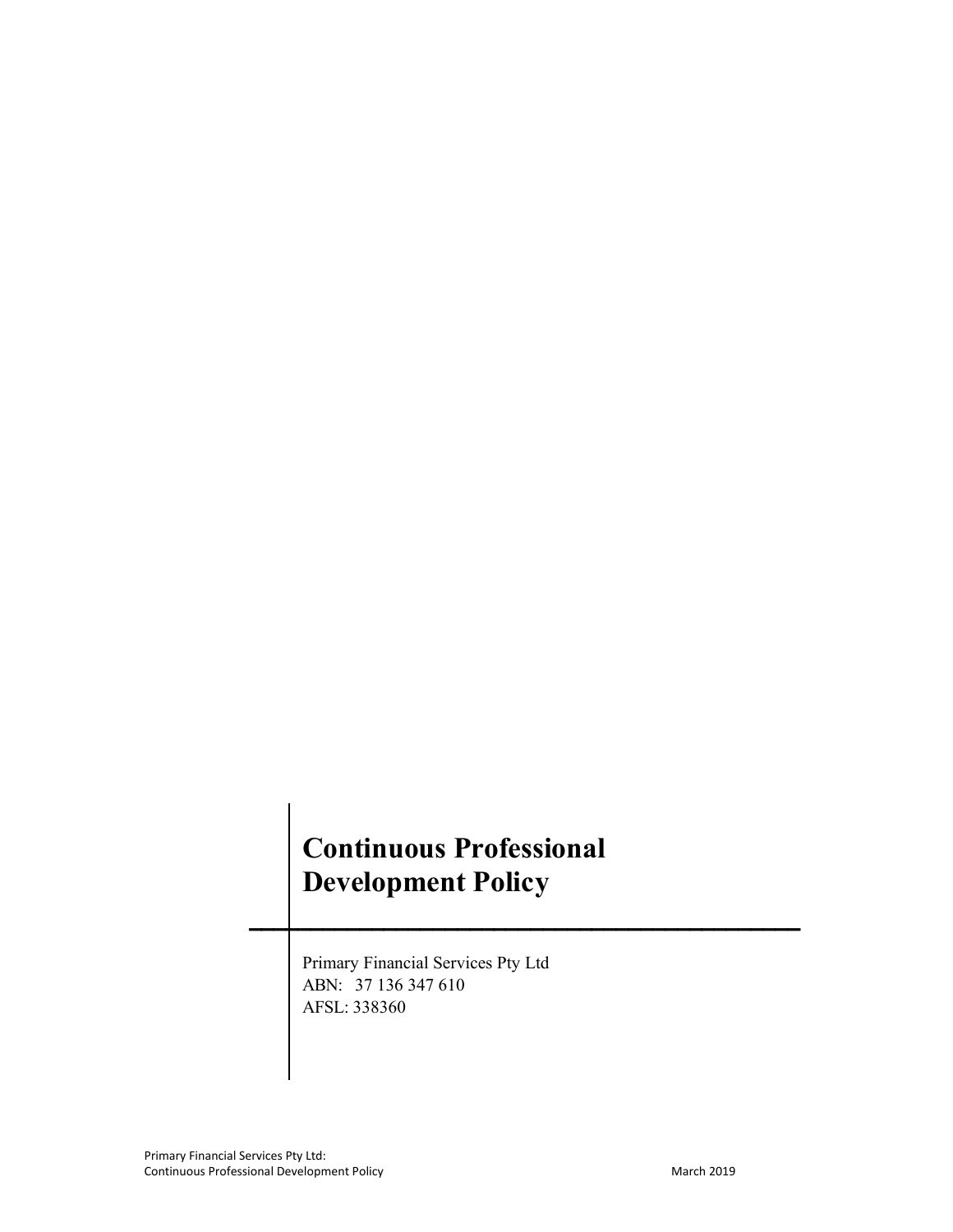## **Obligation under the Corporations Act 2017**

The *Corporations Act* 2017 (the Act) requires that all individuals identified as a 'relevant provider' are required to meet the requirements for continuing professional development set by the Standards Body (s 921B(5)).

The Act requires the Standards Body to set requirements for continuing professional development in relation to each CPD year of a financial services licensee (s 921U(2)(iv)).

Additionally, it is an obligation under the FASEA Code of Ethics that:

Standard 10: *You must develop, maintain and apply a high level of relevant knowledge and skills.*

#### **Provisional Relevant Provider**

The Act does not require a provisional relevant provider to meet the continuing professional development standard (s 921D(2)(a)).

The provisional relevant providers will be engaged in training and education requirements as part of achieving relevant provider status.

#### **Obligation under the** *Tax Agent Services Act 2009*

*It is a condition of Tax Agent Services Act 2009 (s20-5)(d)* in the case of a renewal of registration the individual has completed continuing professional education that meets the Board's requirements.

#### **Commitment**

Primary Financial Services Pty Ltd's ("Primary") CPD policy is relevant to the business's strategic context and its goals, objectives and the nature of its business. Management is committed to this process and will ensure that this policy is understood, implemented and maintained at all levels of the organisation.

#### **Responsibility**

The Responsible Manager is responsible for ensuring that the CPD Policy processes and procedures of Primary are adequate and meet the requirements The Act.

#### **Overall approach to CPD**

The principal objective of Primary 's Continuing Professional Development (CPD) policy ("CPD policy") is to outline a framework for the continuing professional development of its 'relevant providers'. The Primary CPD policy outlines the policy aim, requirements for compliance, types of CPD activities and monitoring and administration of the CPD program.

#### **Primary CPD Policy Aim.**

Continuous Professional Development Policy **Bulgary 2019** February 2019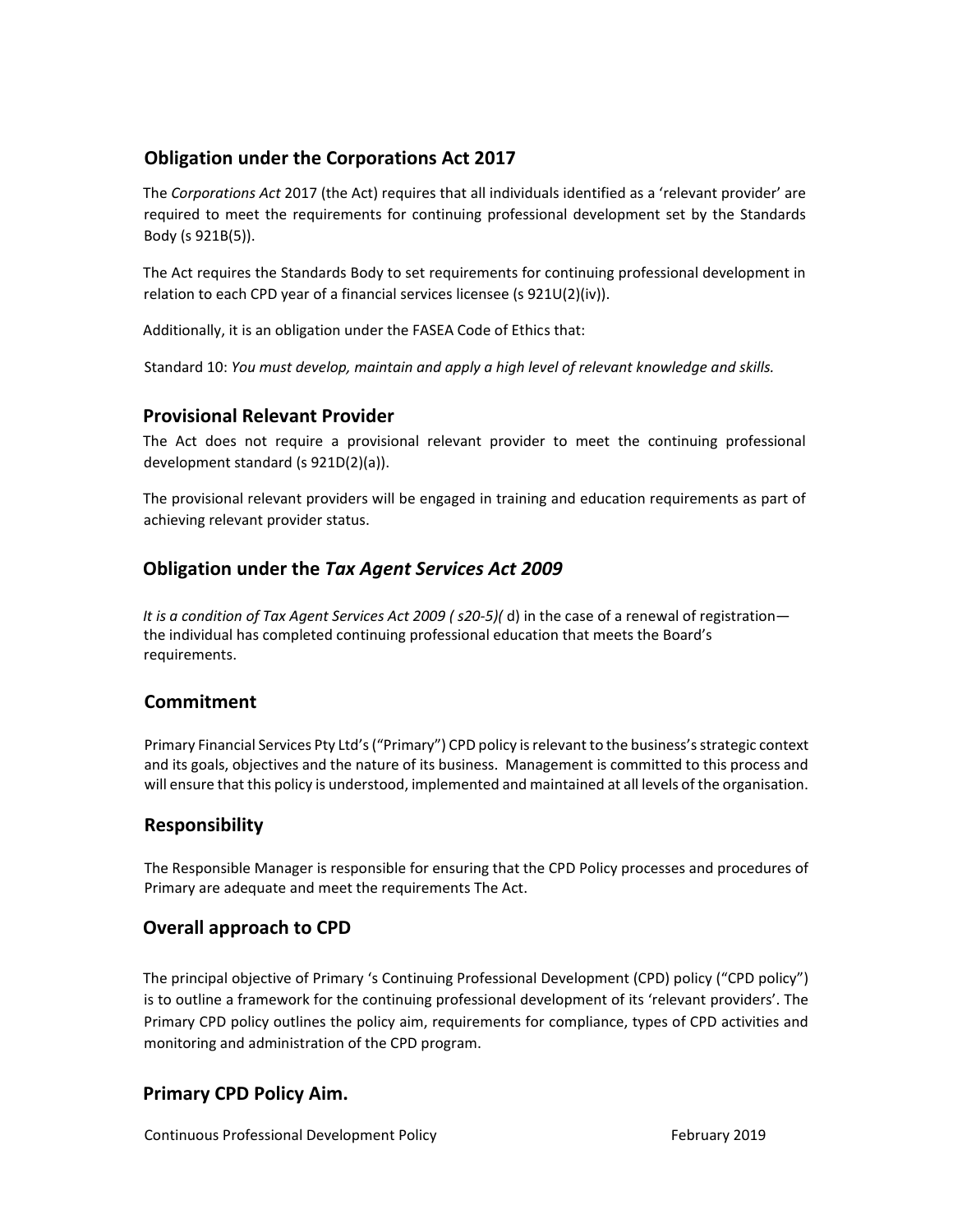Primary believes that CPD is an important foundation of lifelong learning and helps financial services professionals to maintain their competence in this field. Having this CPD policy aims to enable 'relevant providers' to maintain, improve and broaden their professional knowledge, expertise and competence to meet their obligations to provide ethical, effective and competent service to Primary and their clients.

## **Primary CPD Responsibilities**

Primary will support its 'relevant providers' in their undertaking of CPD to maintain competence at a level appropriate for the professional services (including financial product advice) that the 'relevant providers' provides.

Primary will ensure it is satisfied that their 'relevant providers' knowledge and skills are up to date.

Primary will set the requirements for those returning after a 2 year or more career break to ensure they will upskill with the latest regulatory and licensee requirements as soon as practicable once they return.

In authorising 'relevant providers' who have recently completed their Professional Year, given the extent of training undertaken during the Professional Year, Primary will pro-rata the CPD hours for the period between completion of the Professional Year and the end of the licensees CPD year.

# **Primary FASEA CPD Requirements (40 hours per year)**

#### **FASEA CPD categories**

The competencies expected to be demonstrated for ongoing professional practice are:

- Technical competence: acting as a technically proficient professional
- Client care and practice: acting as a client centric practitioner
- Regulatory compliance and consumer protection: acting as a legally compliant practitioner
- Professionalism and Ethics: acting as an ethical professional

These competencies align with the Primary outcomes expected of qualifying practitioners and the work and training standard. These requirements will provide the full range of developing an expert practice in financial advice. These will include as high-level competencies such as demonstrating capabilities in critical thinking, critical self‐reflection and ensuring professional behaviours, vital skills are required to be developed. The table below addresses these skills by reference to CPD categories with minimum hours per year for each category. The balance up to 40 hours must consist of qualifying CPD from these categories or other selected by the Adviser or Primary.

| CPD Category |                                               | Minimum CPD Hours Per year |
|--------------|-----------------------------------------------|----------------------------|
|              | <b>Technical Competence</b>                   |                            |
|              | <b>Client Care and Practice</b>               |                            |
|              | Regulatory Compliance and Consumer Protection |                            |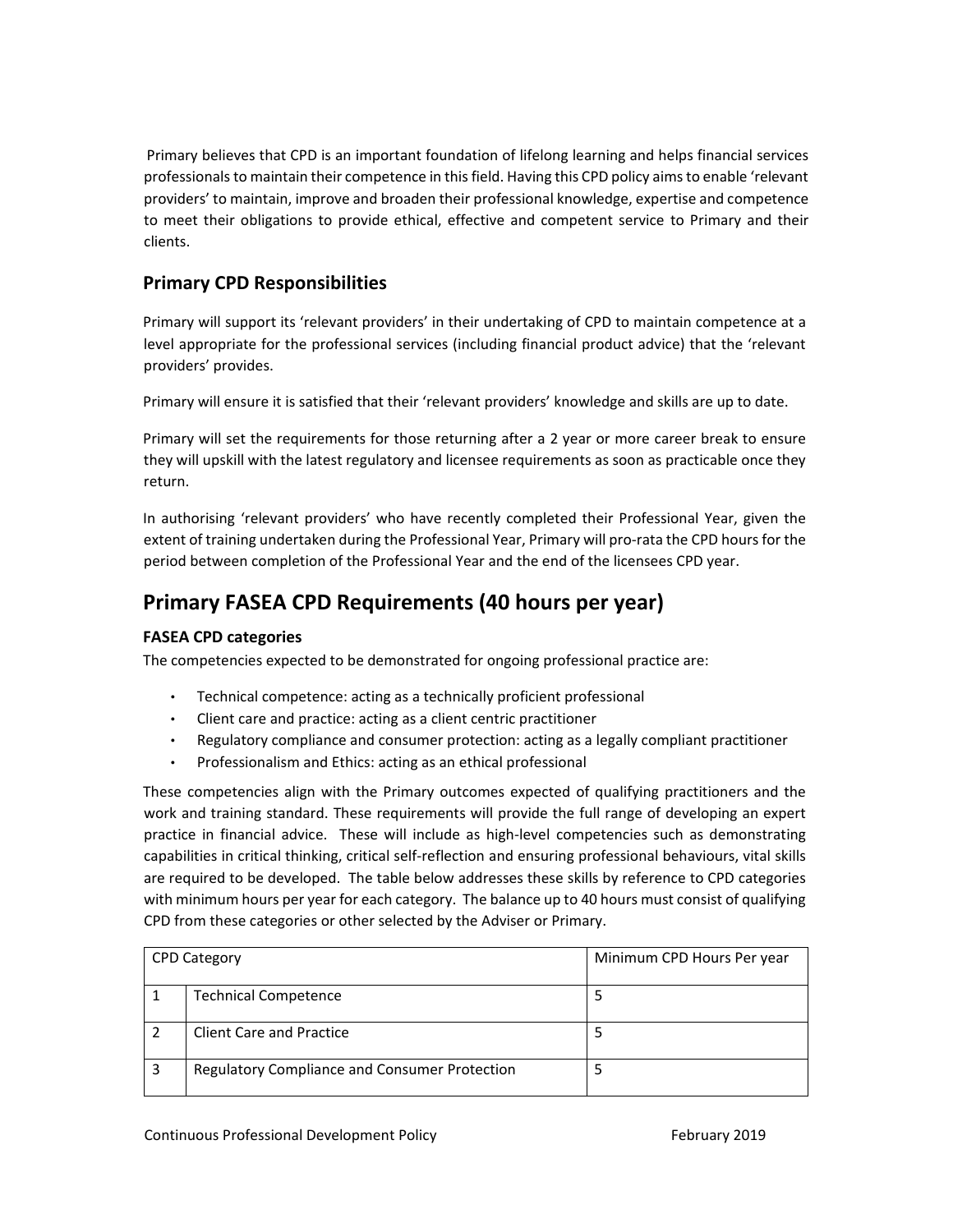| Professionalism and Ethics |  |
|----------------------------|--|
|                            |  |

Primary agrees that the following types of learning are options that may be considered by a 'relevant provider' in terms of the FASEA CPD that the 'relevant provider' undertakes:

- 1. Formal relevant education (provided by an Education Provider) may contribute to the FASEA CPD requirement including degree equivalent study to meet legislative requirements (such as bridging courses and approved degree studies) and any formal study towards other qualifications and designations relevant to the practice of the 'Relevant Provider', to a maximum of 30 CPD hours per year.
- 2. Non‐formal education including:
	- a. Education for the purposes of achieving a relevant professional designation (e.g. CFP, FChFP, etc)
	- b. Education for the purposes of meeting requirements in specific financial advice provisions (e.g. Stockbroking, SMSF, Aged Care, etc.)
	- c. Education for the purposes of accreditation in specific forms of financial products relevant to licensing arrangements (e.g. Credit)
- 3. Other CPD as approved by the Licensee:
	- a. Sessions/Workshops such as conferences, PD days, update sessions, which are relevant to financial advice – approved CPD
	- b. Professional or Technical Reading to a maximum of 4 hours approved CPD

Primary believes that education that is measurable, appropriately assessed and leads to further qualification outcomes for participants is preferred as it more likely provides structured and independent results for the participants work and training needs.

## **Primary TASA CPD Requirements (20 hours per year)**

- Primary agrees that a 'relevant provider' who is registered as a tax (financial) adviser must complete a minimum of 60 hours of CPD within a standard three-year registration period, with a minimum of seven hours each year.
- Primary agrees that a 'relevant provider' who has a special condition attached to their registration (ie illness, disability, financial or other hardship) must complete a **minimum of 45 hours** of CPD within a standard three‐year registration period, with a minimum of five hours each year.

Primary agrees that a 'relevant provider' with a registration period is other than three years, must complete CPE on a pro‐rata basis.

Primary agrees that the following types of learning are options that may be considered by a 'relevant provider' in terms of the CPD that the 'relevant provider' undertakes and understand that the 'relevant provider' should use professional judgement when selecting the relevant CPD activities to undertake:

Continuous Professional Development Policy **1998 1998** February 2019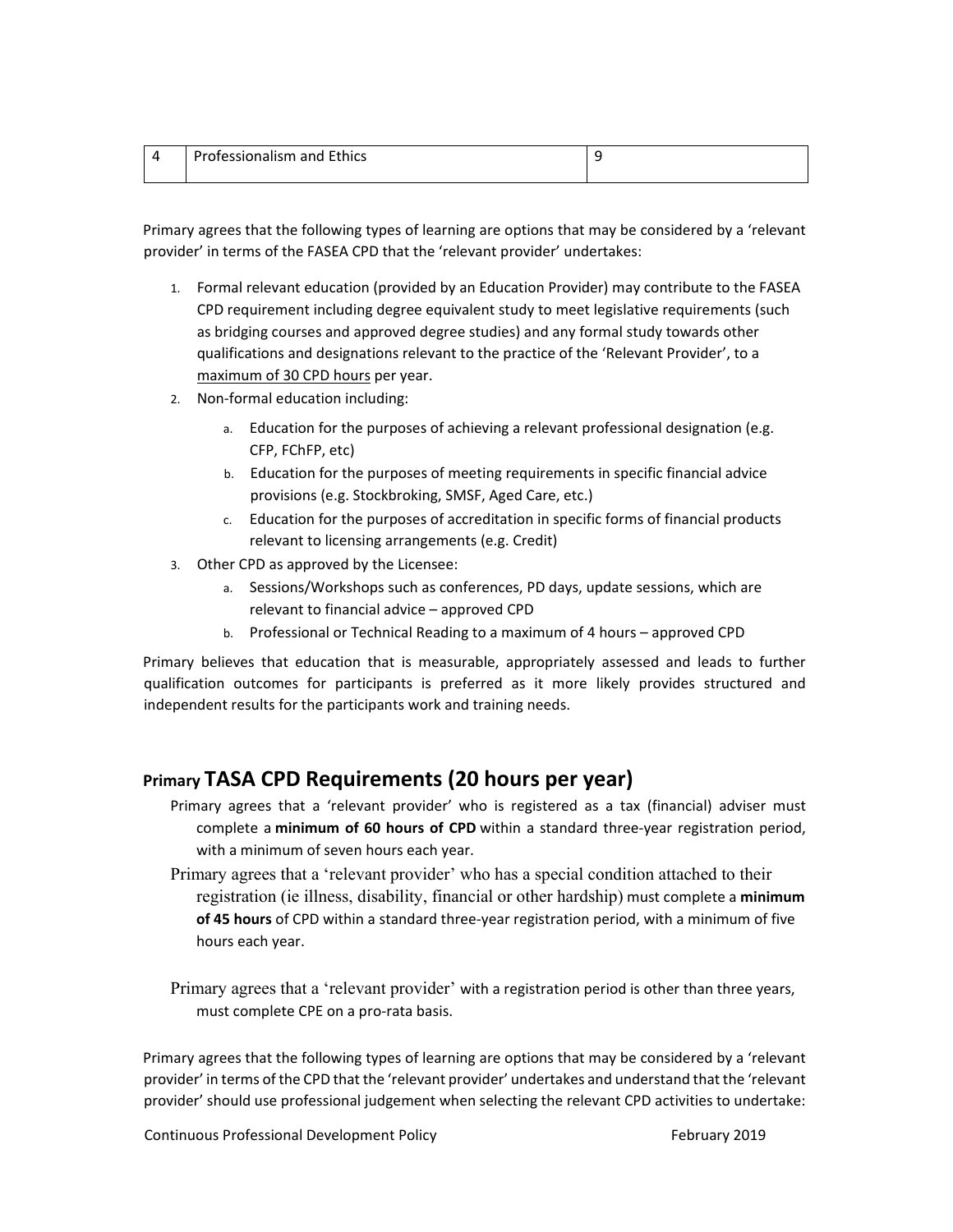CPD activities considered appropriate under this CPD policy include:

- seminars, workshops, webinars, courses and lectures
- structured conferences and discussion groups (including by phone or video conference)
- tertiary courses provided by universities, registered training organisations (RTOs), other registered higher education institutions or other approved course providers
- other education activities, provided by an appropriate organisation
- research, writing and presentation by a registered tax (financial) adviser, tax or BAS agent of technical publications or structured training
- peer review of research and writing submitted for publication or presentation in structured training
- computer/internet‐assisted courses, audiotape or videotape packages
- attendance at structured in‐house training on tax related subjects by persons or organisations with suitable qualifications and/or practical experience in the subject area covered
- attendance at appropriate Australian Taxation Office (ATO) seminars and presentations
- relevant CPD activities provided to members and non-members by a recognised professional association
- a unit of study or other CPE activity on the *Tax Agent Services Act 2009* (TASA)including the Code of Professional Conduct (Code).
- Cyber security awareness training assisting tax practitioners to protect themselves from a cyber‐attack and will count towards your CPE.

No more than 25 per cent of CPE should be undertaken through relevant technical or professional reading.

#### Primary Approach to CPD plans created for Relevant Providers.

Each 'relevant provider' within Primary will be issued with a CPD plan that will set out the requirements for their CPD in the coming year. It will be incumbent on each 'relevant provider' to complete their intentions for their CPD and ensure that their plan has been signed off by a director of Primary. It is the responsibility of each 'relevant provider' to accurately log the types, category and duration of CPD activities undertaken. The logs must be in a format that can be readily transferred to a master log for Primary to provide for auditing.

#### **Appropriate CPD Activities**

Primary will monitor and vet all CPD activities and providers to ensure that they are provided by persons and/or entities that are appropriate (with accredited standing, expertise and academic qualifications and practical expertise as appropriate). Any activities found to be non‐compliant will be removed from the 'relevant providers' CPD logs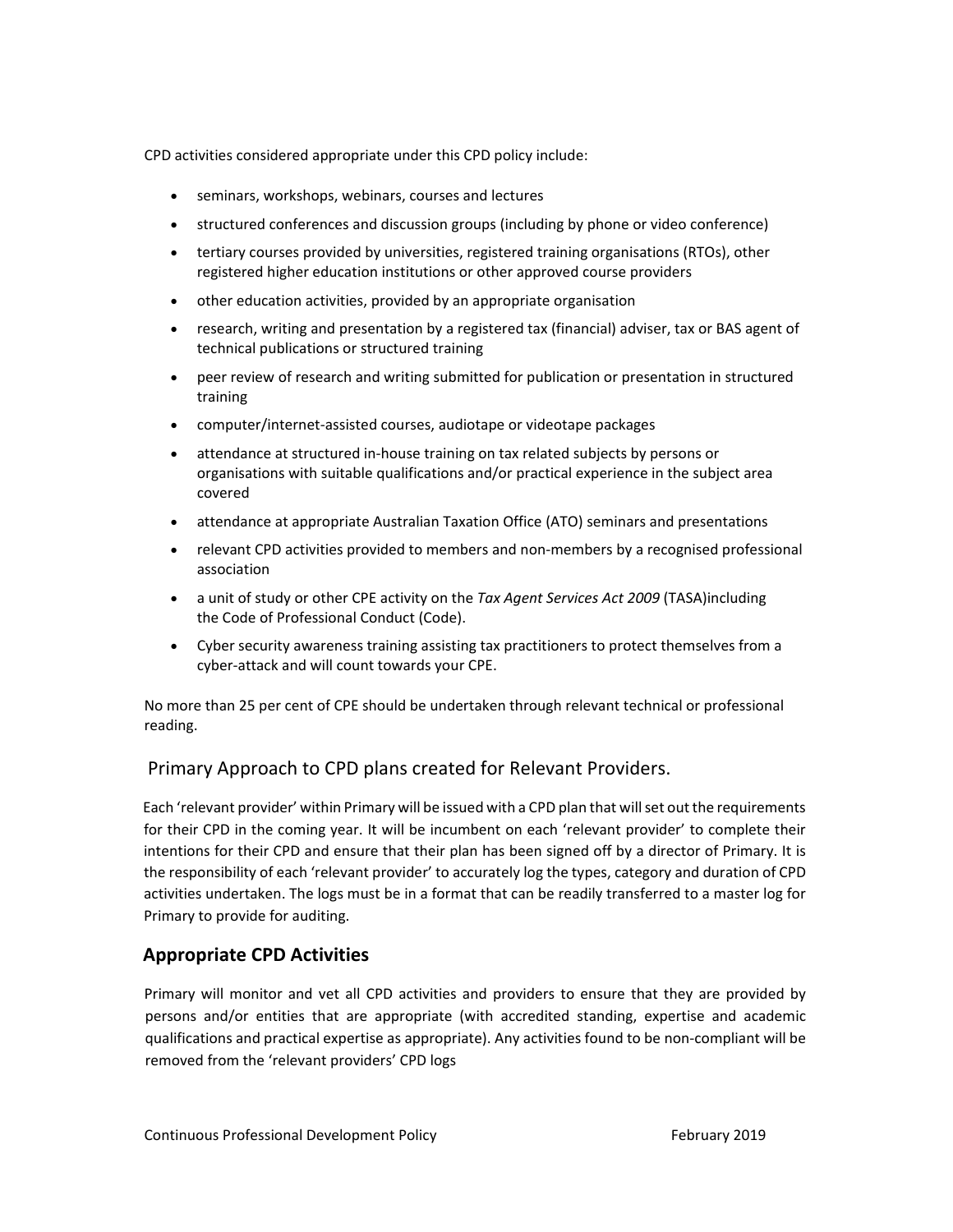- Approach for those affected by extenuating circumstances such as medical, disability or parental leave;
- Approach for existing 'relevant providers' moving licensees
- Approach for 'relevant providers' who have recently completed their Professional Year
- Approach for 'relevant providers' working part‐time;
- Approach to evidencing outcomes of CPD;
- Approach to record keeping; and
- Approach to auditing compliance with the policy.